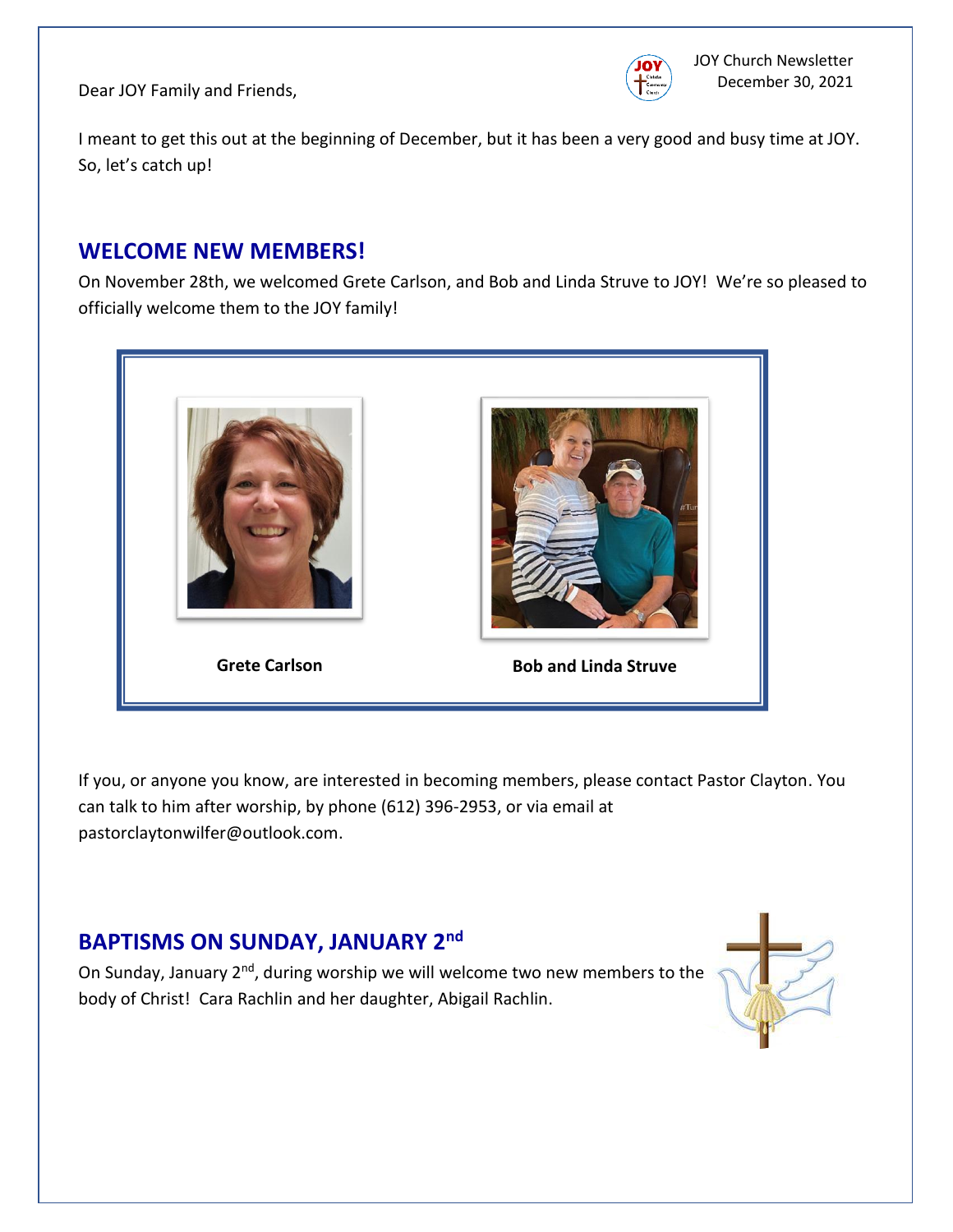## **A LOOK BACK AT FALL**



#### **Make a Difference Day**

An enthusiastic group from the JOY family came out this year to help a couple with their yard work. Thank you to Geoff Sharp for being the project lead. Geoff set up a tent with JOY banners so we could do outreach along with the yard work. We were blessed to have several people stop by the tent. The couple we helped were given a Bible and we prayed for them as well. It really was a blessed morning.

#### **Spooky Blast**

We participated in Spooky Blast (the new version of Halloween in the Hills). It was in a different location which was much more family friendly. Over 2,500 people attended the event, and our booth was busy all night! Thank you Sharmon Sharp for being the project lead and to everyone who bought candy and who volunteered that night.





#### **Operation Christmas Child**

Last year, JOY Church put together 62 shoeboxes. This year, we did 130 – more than double! Way to go JOY Church! For the third year in a row, we were the drop-off site for Fountain Hills.

This year's total shoebox count was 1,428 for the town. It took 92 cartons to hold all the boxes. Last year's count was 1,278, which means that we exceeded last year by 150 boxes! Thank you to everyone who

donated, and to everyone who volunteered their time. A special thank you to Regina Jenkins, Judie Agee, and Jean Duke for being project leads.

#### **Thanksgiving Day Parade**

JOY Church was in the Thanksgiving Day Parade. In fact, we were the only church float that was in the parade. We handed out all 600 of the small bags with candy and our business card as well as all our loose candy! It was a lot of fun! And special thanks to Judie Agee for playing her saxophone.



#### **Thanksgiving Worship**



I gave the message for the Thanksgiving Community Worship sponsored by the Fountain Hills Christian Ministerial Association. The Holy Spirit seemed to be moving that night as I joked, "I have Lutheran theology but can preach like a Baptist!"  $\circled{e}$  If you want, you can view it [here](https://www.youtube.com/watch?v=6mhXf6UoKYM&t=1439s) The message starts at 18:40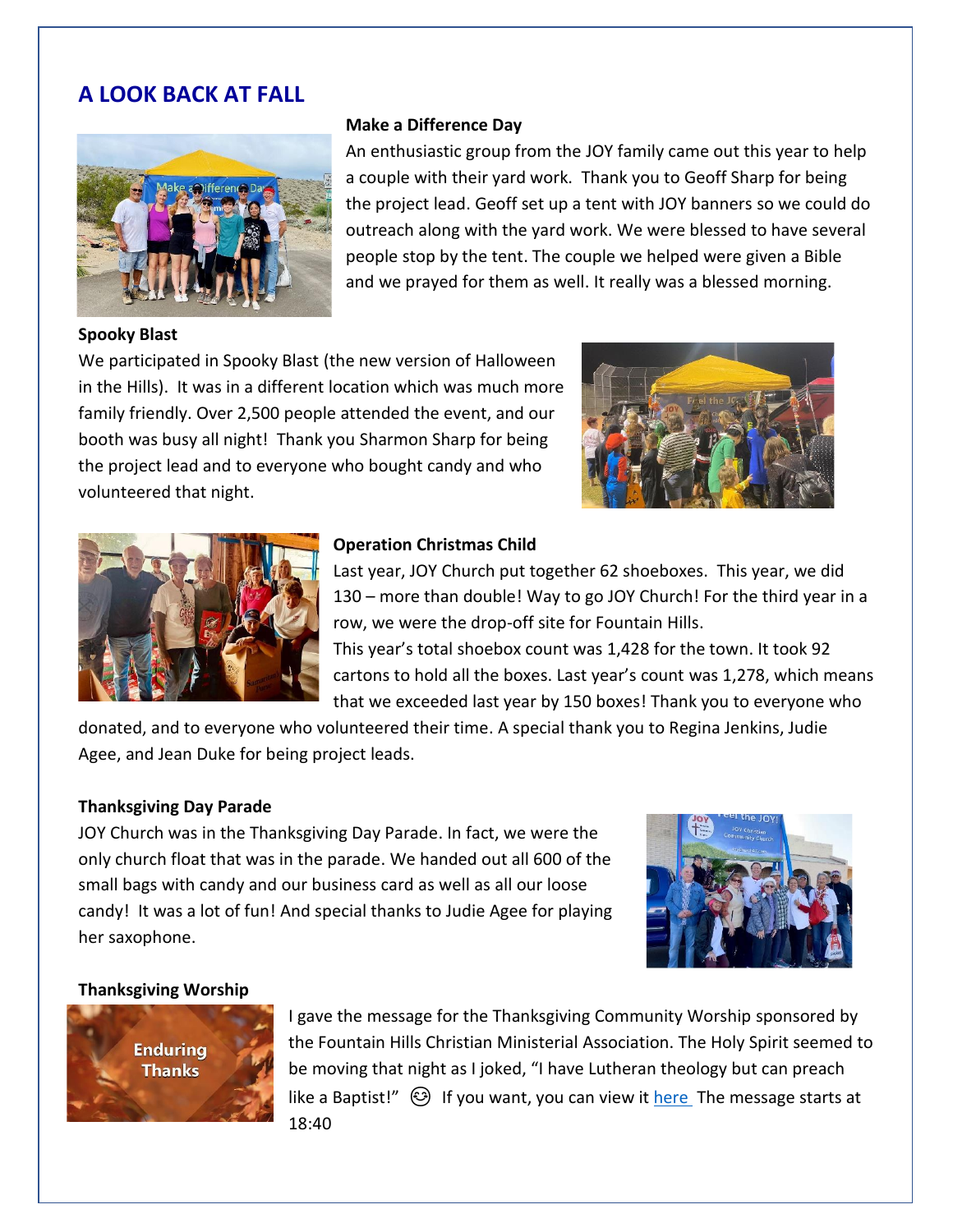## **NEW ALTAR AREA**



The new altar area has been built! The reasons for the new altar area are:

#### **Increased space, visibility & flexibility**

• It's basically the same size and area that we had been using but it's now elevated so everyone will be able to see singers, choirs, musicians, bell choir, etc. In addition, we can host larger choirs such as the choir from the AFLC.

#### **Accessibility**

• The new steps are just 6" high. There will also be moveable ramps for wheelchairs.

#### **Esthetics**

- We can now run all the cables and cords under the altar and the two side platforms. This provides no cords to trip over, which is also a safety feature.
- New carpet. As previously mentioned, the carpet that was to be installed was not the right color. The dye lot was off. We have ordered a different color and **it's supposed to be installed next**  Friday, January 7<sup>th</sup>! After the carpet is installed, we will have a dedication.

#### **Cost was covered**

• This project was possible because of an unsolicited donation to pay for the costs.

Thank you to Paul Langworthy for being the project's lead and for everyone who helped build it!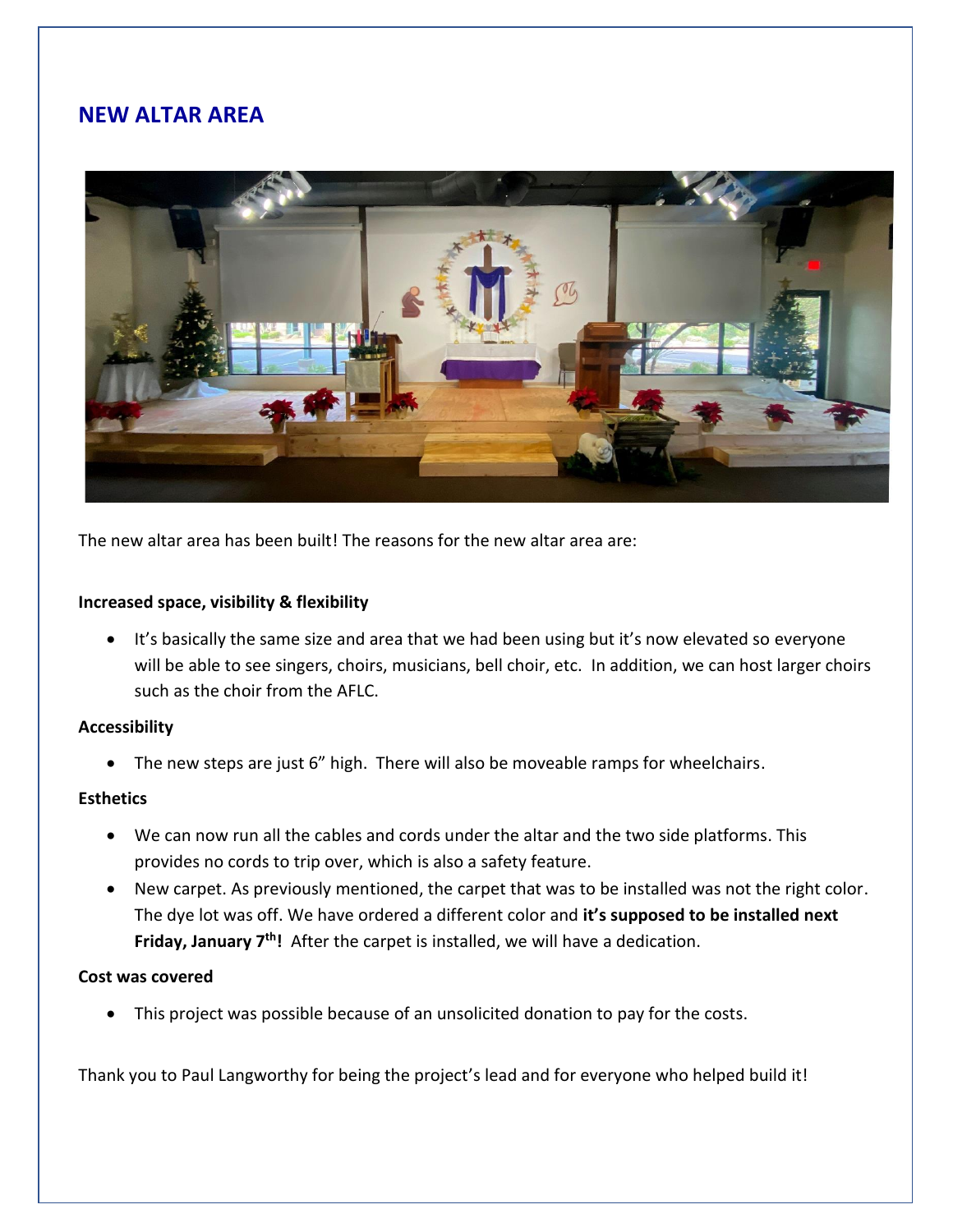### **NEW ALTAR LIGHTS**

New Altar area lights have been installed. These lights offer much better coverage and flexibility than



what we had been using. For example, they can be easily programmed for just one area (e.g., pulpit, lectern, bell choir, etc.) as well as combined areas, and can be dimmed to a warm/yellow light as we did for Christmas Eve, or "regular" light for Sunday. All of this is done with a lightboard in our tech booth. Like the Altar, this was possible because of key donations. Thank you!

### **CHRISTMAS EVE**

It was a beautiful Christmas Eve service. We had approximately 109 people join us, which was wonderful given it was a very rainy day along with the on-going pandemic. It was a beautiful and spirit-filled night. If you haven't yet watched, you can view it [here.](https://youtu.be/Znc4M0e5JGI) Be sure to watch to the very end when the camera pans the whole church during "Silent Night." It's wonderful to see all of the candles being lifted up unto Jesus.



# **ALL CHURCH MEETING**



I realize that the phrase "Church Meeting" or "Church Business" might not fill you with excitement and delight.  $\bigodot$  At the same time, it's an important meeting that we hold once a year. We vote on budgets, Board membership, and other business as needed.

**The All-Church Meeting is on February 6th, immediately following worship.**

If you have any questions or concerns that you would like addressed, you can let any of the Board members know, or Pastor Clayton.

### **FINANCIAL GOAL**

Overall, this has been a good financial year for us. Although we are under our budget for contributions, we have not had to go into our reserves. Praise the Lord!



At the same time, we would like to replenish our operating cash. This is the money we use for day-today operations of the church. We have about a one-month buffer before we'd have to go into our reserves. That's a pretty thin margin should anything out of the ordinary occur.

**Our year end goal is \$24,000.** You can mail any donations directly to the church, or you can also give [online through our website.](https://joychurchaz.com/giving/) There's a special dropdown box that will let you designate your contribution for year-end giving.